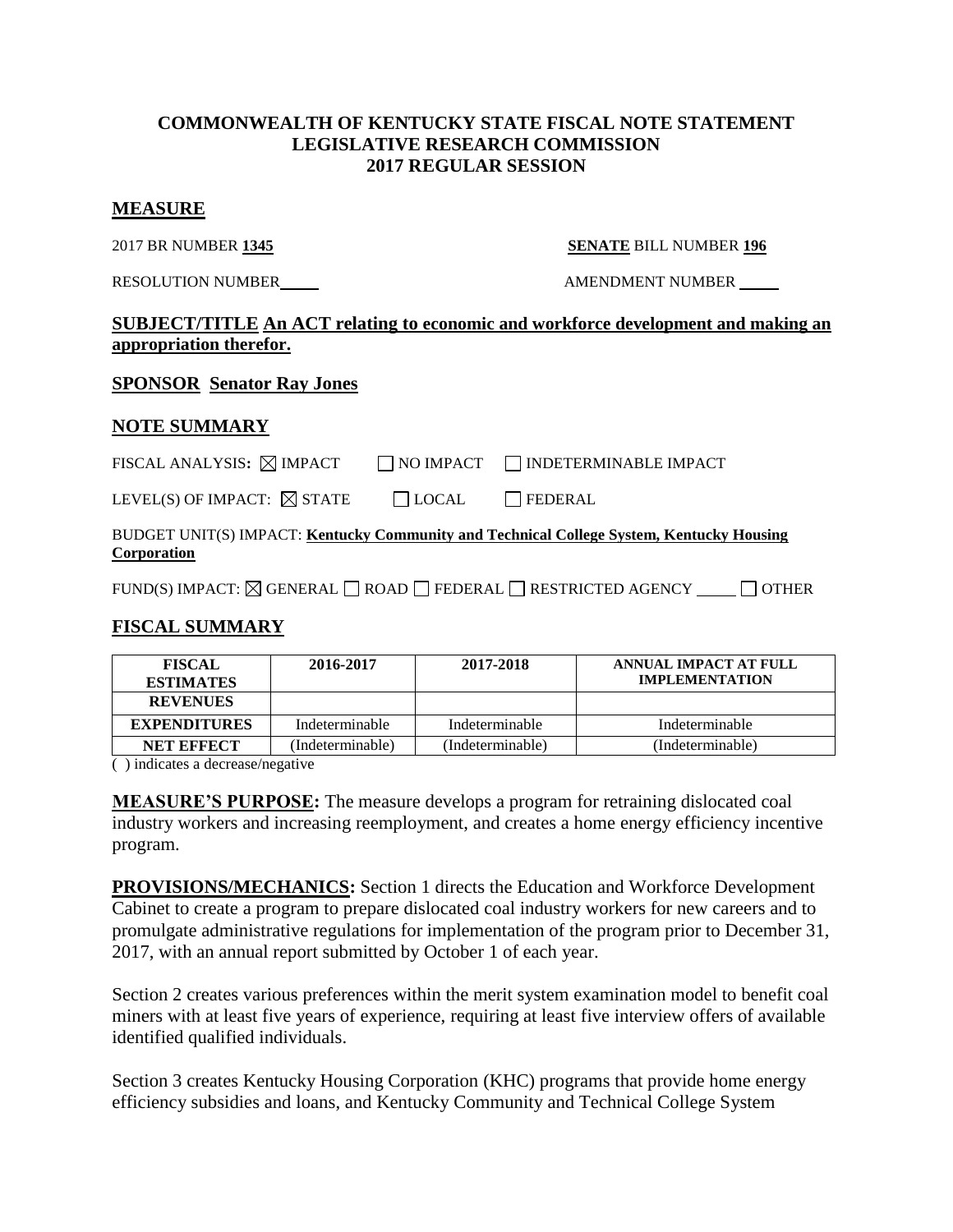(KCTCS) energy audit and certification training, homeowner and rental owner low and nointerest loans, subsidized energy efficiency improvements with Community Action Agencies. A Kentucky energy efficiency fund is created and funded with 1 percent of the General fund portion of coal severance receipts.

**FISCAL EXPLANATION:** The Education and Workforce Development Cabinet states that the impact of Section 1 fits within the existing scope of its operations and will result in no added costs.

The Office of Employment and Training estimates this type of program will cost approximately \$3.5 million to serve just over 1,000 individuals.

Likewise, the Personnel Cabinet states that its existing merit system framework can be easily adapted to the changes in Section 2, and would be absorbed into its existing operations at minimal to no cost.

Section 3 creates or impacts four separate programs operated by the KHC, which is a quasigovernmental agency and does not receive funding through the commonwealth's budget process. Two of these programs would provide subsidies and low-interest and no-interest loans to homeowners or owners of rental units to use toward energy-efficient improvements. KHC projects the annual impact of these two programs to involve 325 loans each year at a maximum amount of \$20,000 each, with a loan rate of 0.99 percent. KHC projects the cost to subsidize the interest rate on these loans at \$1.3 million annually, due to the way it pre-funds the costs of the subsidy. In addition, KHC projects a cost of \$291,000 annually for a program manager and two additional consultants' contract salaries, as well as program costs of \$59,300 for loan servicing, marketing, and software licenses. This results in a total cost for these two programs of \$1,650,300.

A third program included in Section 3 involves subsidies for energy-efficient home improvements for low-income Kentuckians. KHC reports that this program falls under the mission of its Weatherization Assistance Program, which operates under the same parameters as the language in the bill. Therefore, there would be no added costs for this provision.

The fourth program in Section 3 is a partnership between KHC and KCTCS. The partnership would provide training and certification in energy auditing and energy-efficient contracting, with an emphasis on training dislocated coal industry workers. KHC and KCTCS jointly operated a similar program in the past, the BPI Energy Auditor Program, which lasted two years before ending due to lack of interest. Based on the costs of that program and other similar programs, they estimate the maximum annual cost of this program at \$750,000.

The bill also designates 1 percent of the general fund share of coal severance receipts for the Kentucky energy efficiency fund. Under Consensus Forecasting Group (CFG) projections, this amount would be \$260,400 in FY 2018. The actual revenues, however, may vary from the CFG forecast based on actual receipts. The Finance and Administration Cabinet states that there may be indeterminable costs involved in administering this fund, but they are expected to be relatively minimal.